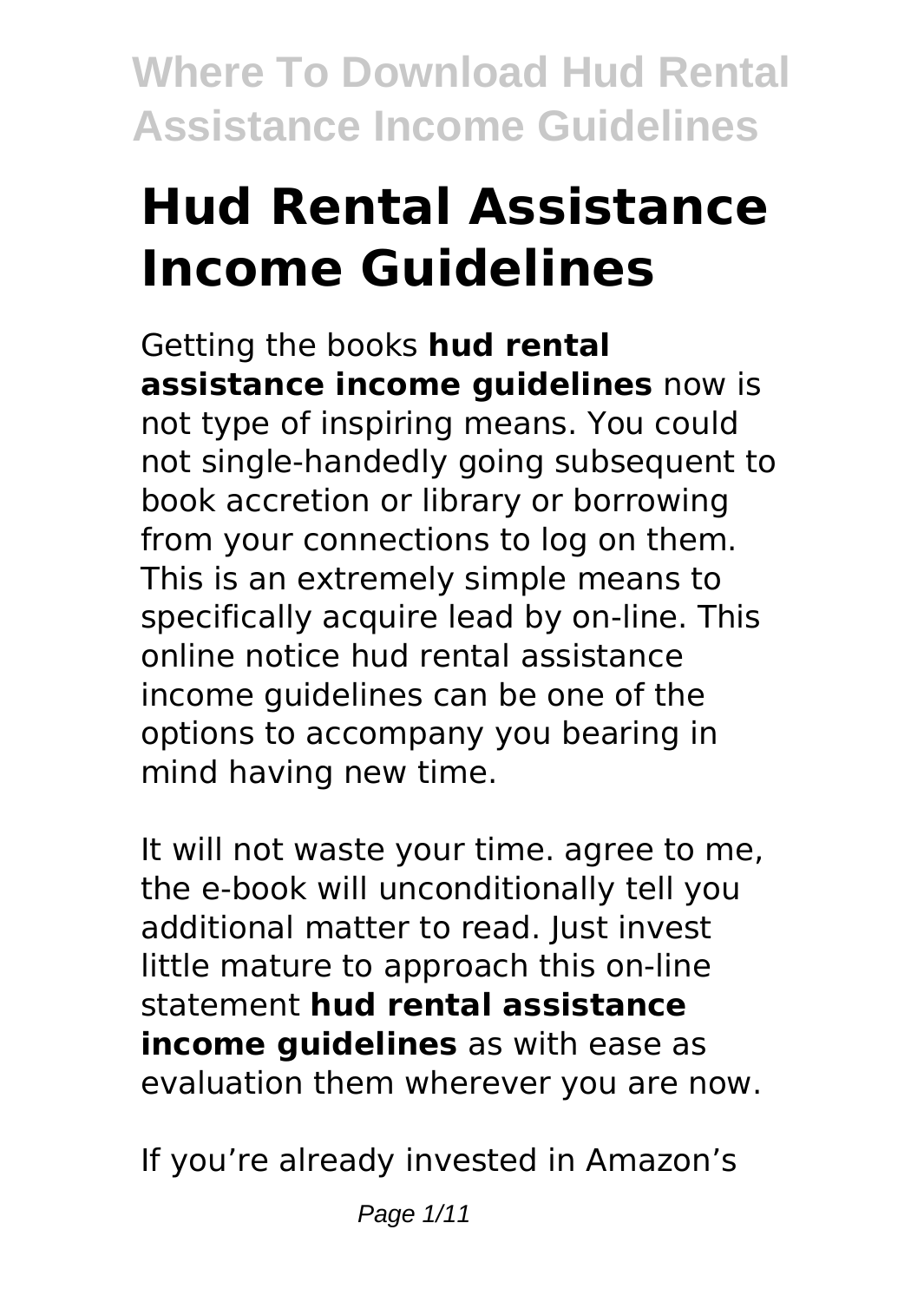ecosystem, its assortment of freebies are extremely convenient. As soon as you click the Buy button, the ebook will be sent to any Kindle ebook readers you own, or devices with the Kindle app installed. However, converting Kindle ebooks to other formats can be a hassle, even if they're not protected by DRM, so users of other readers are better off looking elsewhere.

### **Hud Rental Assistance Income Guidelines**

New Press Release from HUD News, "HUD Closes Rental Assistance Demonstration Transaction with the Housing Authority of the City of Wilson, North Carolina, to Build 32 New Construction Affordable Rental Homes to Relocate People Impacted by Hurricane Matthew." Read more about it here. (2/23/2022) RAD's PBV Quick Reference Guide has been updated.

#### **Rental Assistance Demonstration | HUD.gov / U.S ...**

Page 2/11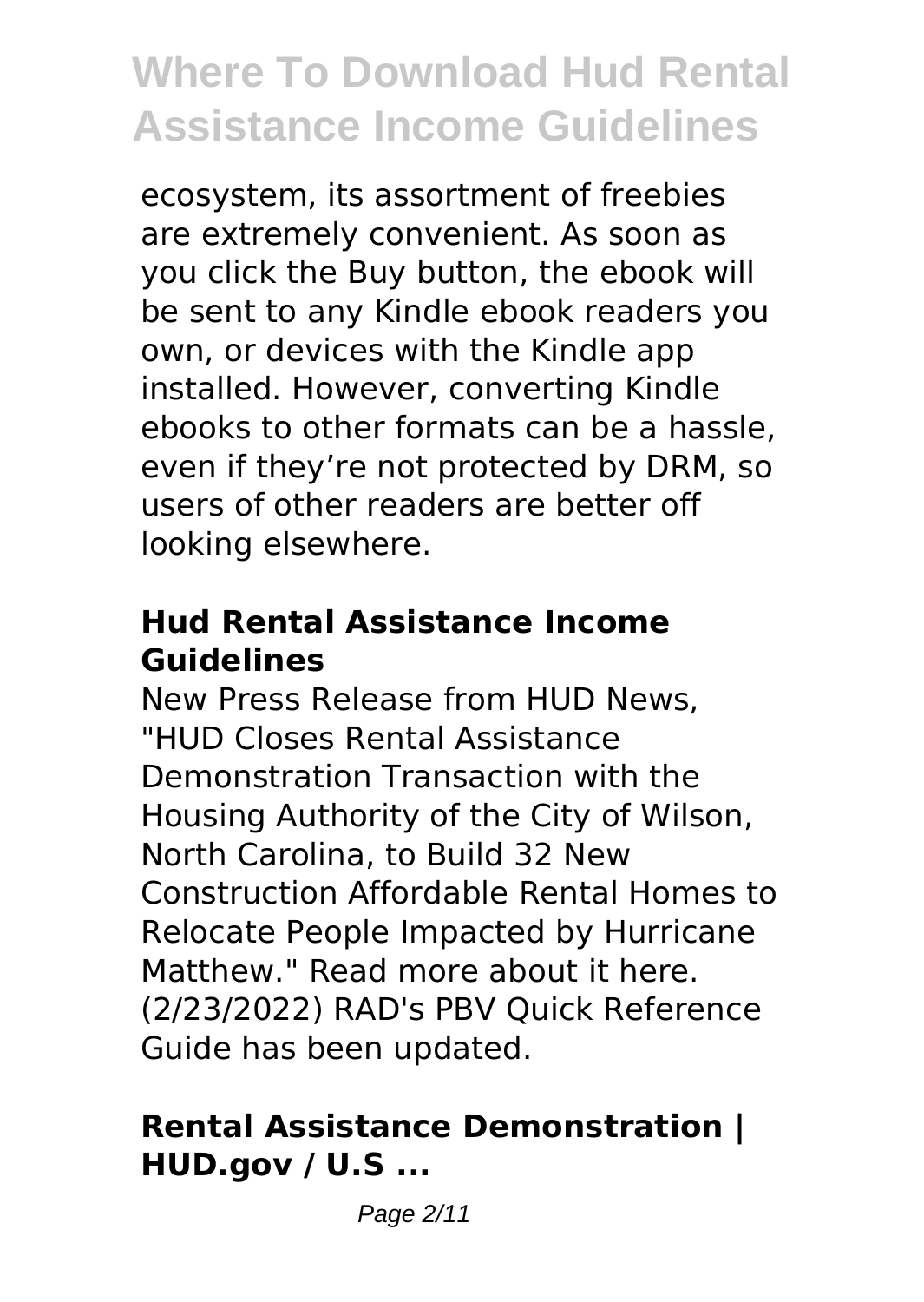The U.S. Department of Housing and Urban Development (HUD) administers Federal aid to local housing agencies (HAs) that manage the housing for lowincome residents at rents they can afford. HUD furnishes technical and professional assistance in planning, developing, and managing these developments.

### **HUD's Public Housing Program | HUD.gov / U.S. Department ...**

HUD housing assistance and the Housing Choice Voucher Program The Section 8 Housing Choice Voucher program is funded by HUD HUD allocates funds to local Housing Authorities. HUD (Department of Housing and Urban Development) is a government division and has no affiliation with Section8programs.com and the Section 8 Consolidation Program.

# **HUD Application Online - HUD Rental Assistance - Government**

Specifically, extremely low income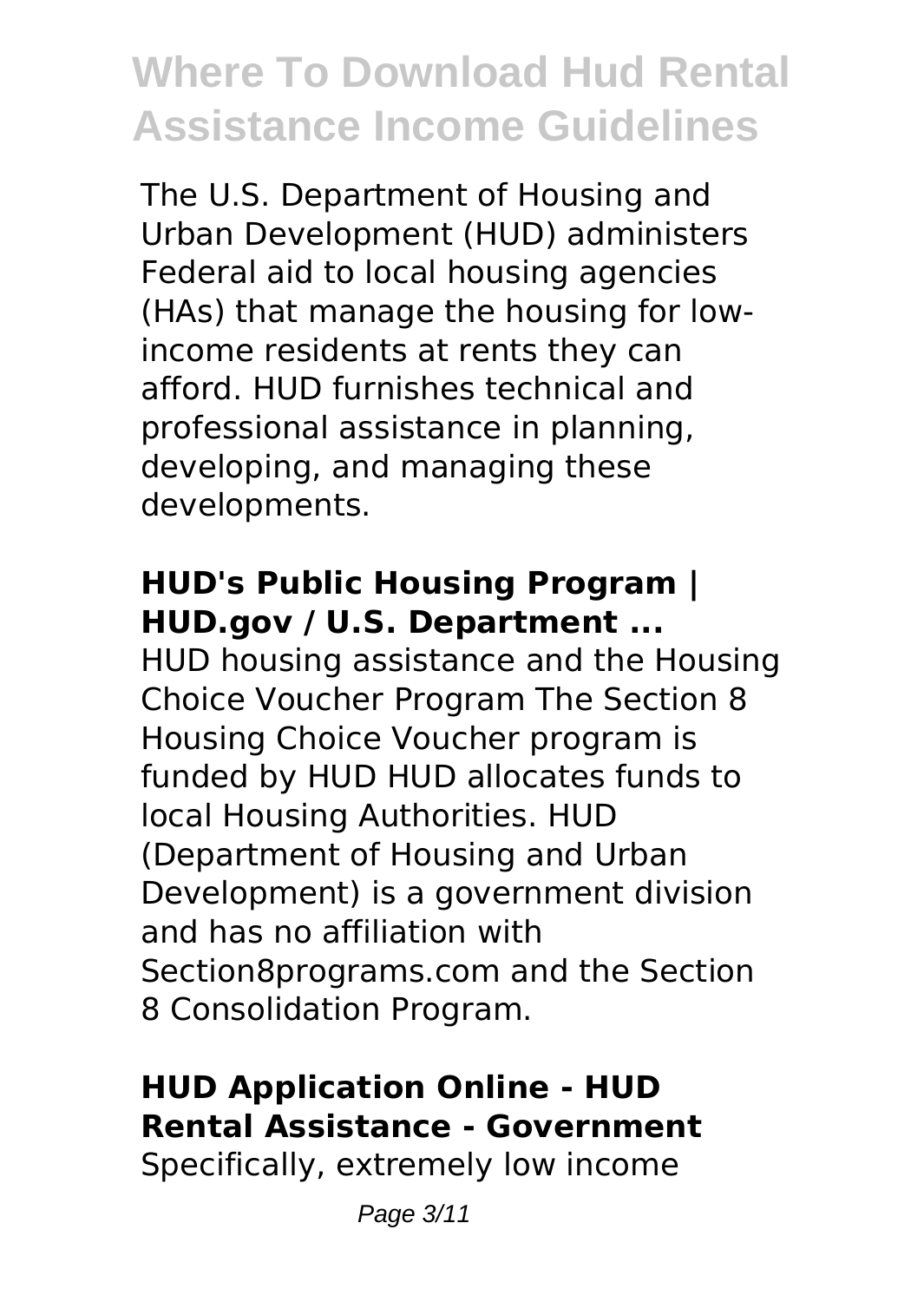families are defined to be very lowincome families whose incomes are the greater of the Poverty Guidelines as published and periodically updated by the Department of Health and Human Services or the 30 percent income limits calculated by HUD.

# **Income Limits | HUD USER**

HOME Income Limits data are available from FY 1998 to the present. The HOME Income Limits are calculated using the same methodology that HUD uses for calculating the income limits for the Section 8 program, in accordance with Section 3(b)(2) of the U.S. Housing Act of 1937, as amended.

### **HOME Income Limits - HUD Exchange**

Homeowner Assistance Fund Income Limits (HAF) Other Datasets HAF funds are used for qualified expenses that assist homeowners having incomes equal to or less than 150 percent of the greater of the area median income for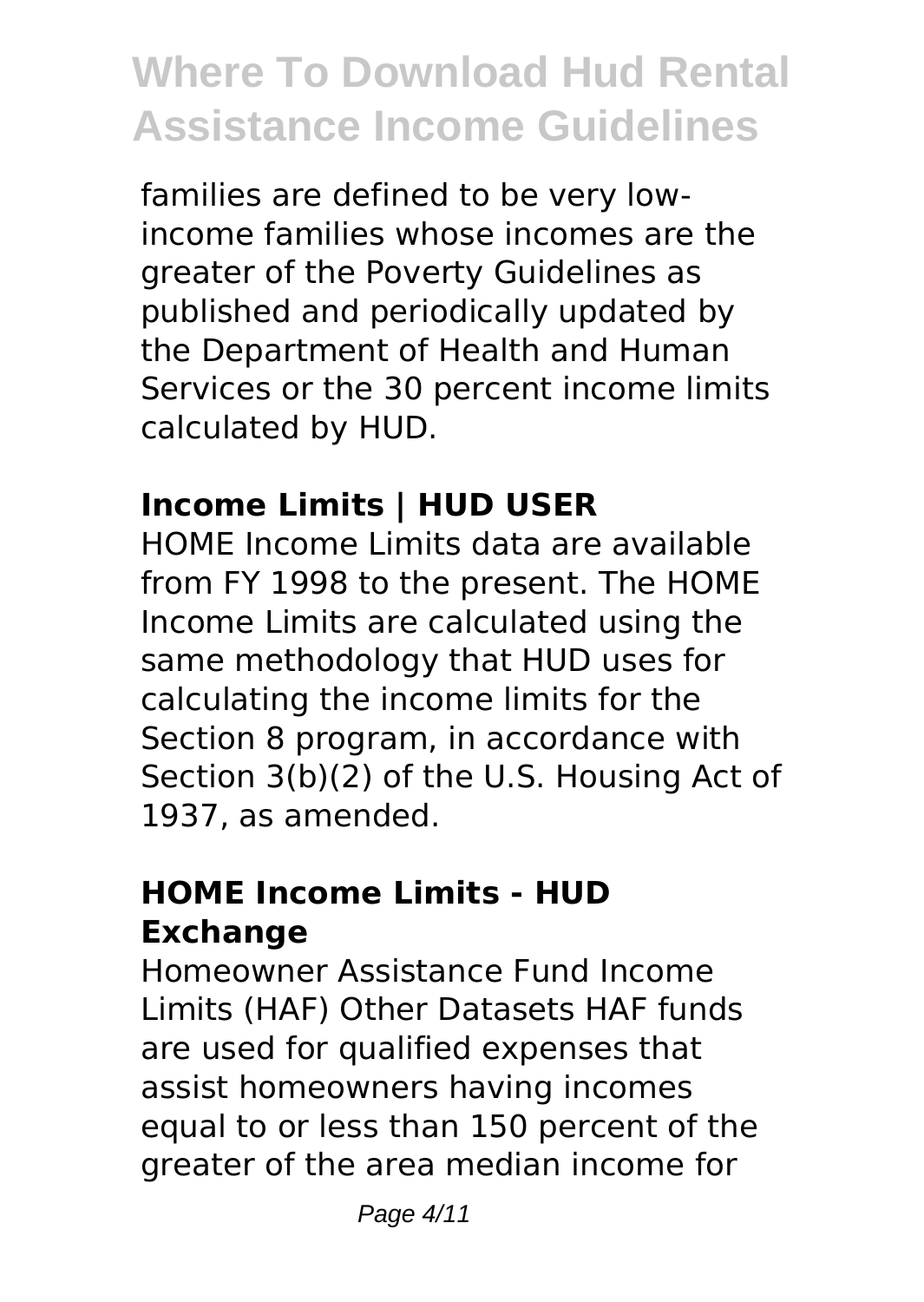their household size, or the area median income for the United States, as determined by the Secretary of Housing and Urban ...

#### **Homeowner Assistance Fund Income Limits (HAF) | HUD USER**

FY 2021 CDBG Income Limits Effective June 1, 2021. FY 2021 Puerto Rico Income Limits – CDBG-DR Only Effective April 7, 2021. FY 2021 U.S. Virgin Islands Income Limits – CDBG-DR Only Effective April 7, 2021. FY 2021 Uncapped 80% of Median Calculations. FY 2021 Uncapped Income Limits Memo. FY 2020. FY 2020 CDBG Income Limits Effective July 1 ...

### **CDBG Income Limits - HUD Exchange**

Rental income can vary from small residential properties to large commercial buildings. The FHA has rules on which it will consider rental income. FHA guidelines in HUD 4000.1 define rental income as: "Rental Income refers to income received or to be received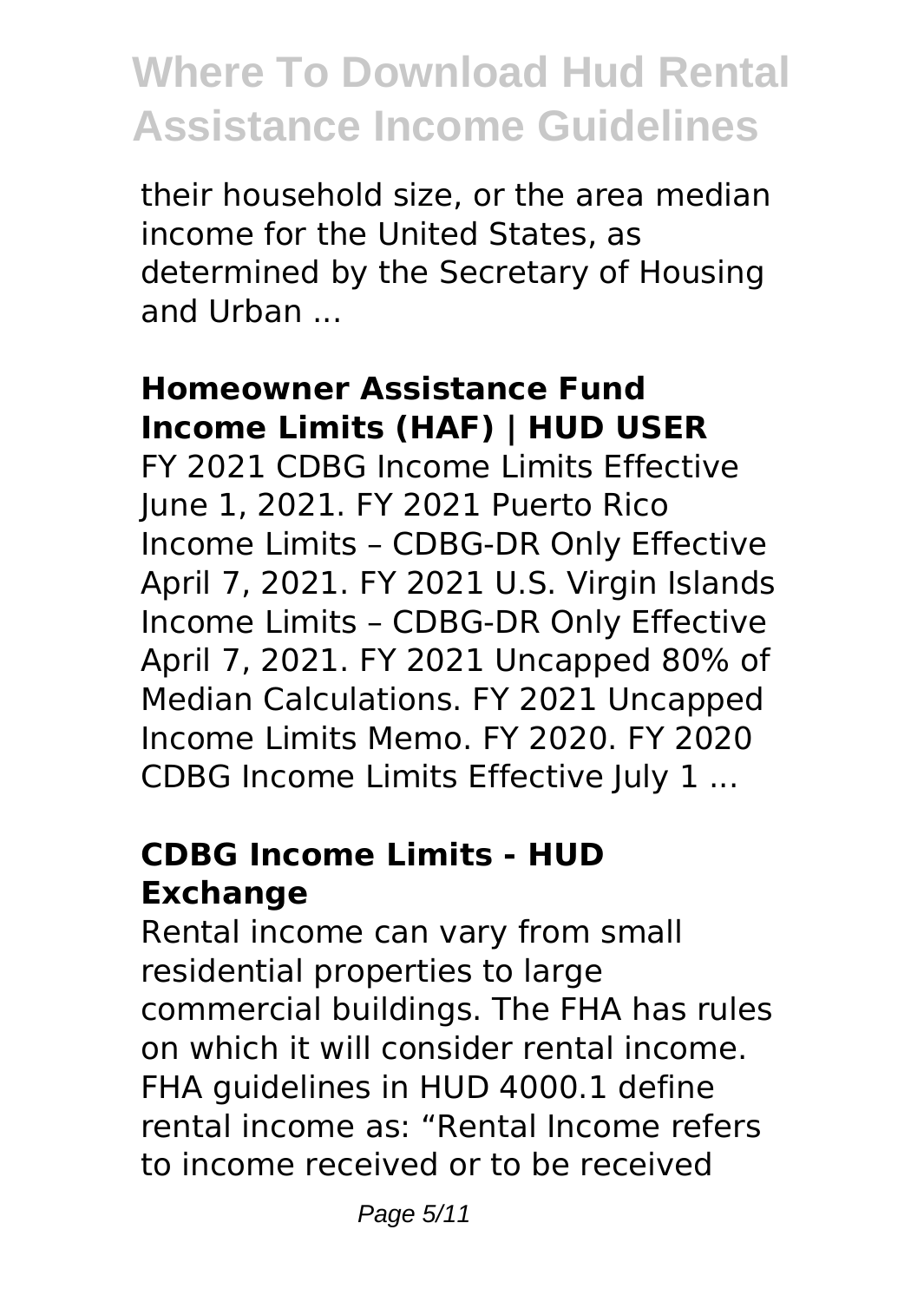from the subject Property or other real estate holdings."

### **FHA Rental Income Guidelines for Investment Property Owners**

Income is an important measure of whether you may qualify for this assistance. What is Section 8 Housing Choice Voucher Program? Section 8 is a federal rental assistance program of the Department of Housing and Urban Development (HUD) but administered by local offices.

### **Rental Assistance - Westchestergov**

The San Francisco Mayor's Office maintains a table that covers the median income based on percentage and the number of family members for the city's HUD Metro Fair Market Rent Area.

### **How Do I Qualify As Low Income for HUD Senior Housing ...**

Purpose: The Section 811 PRA program offers project-based rental assistance for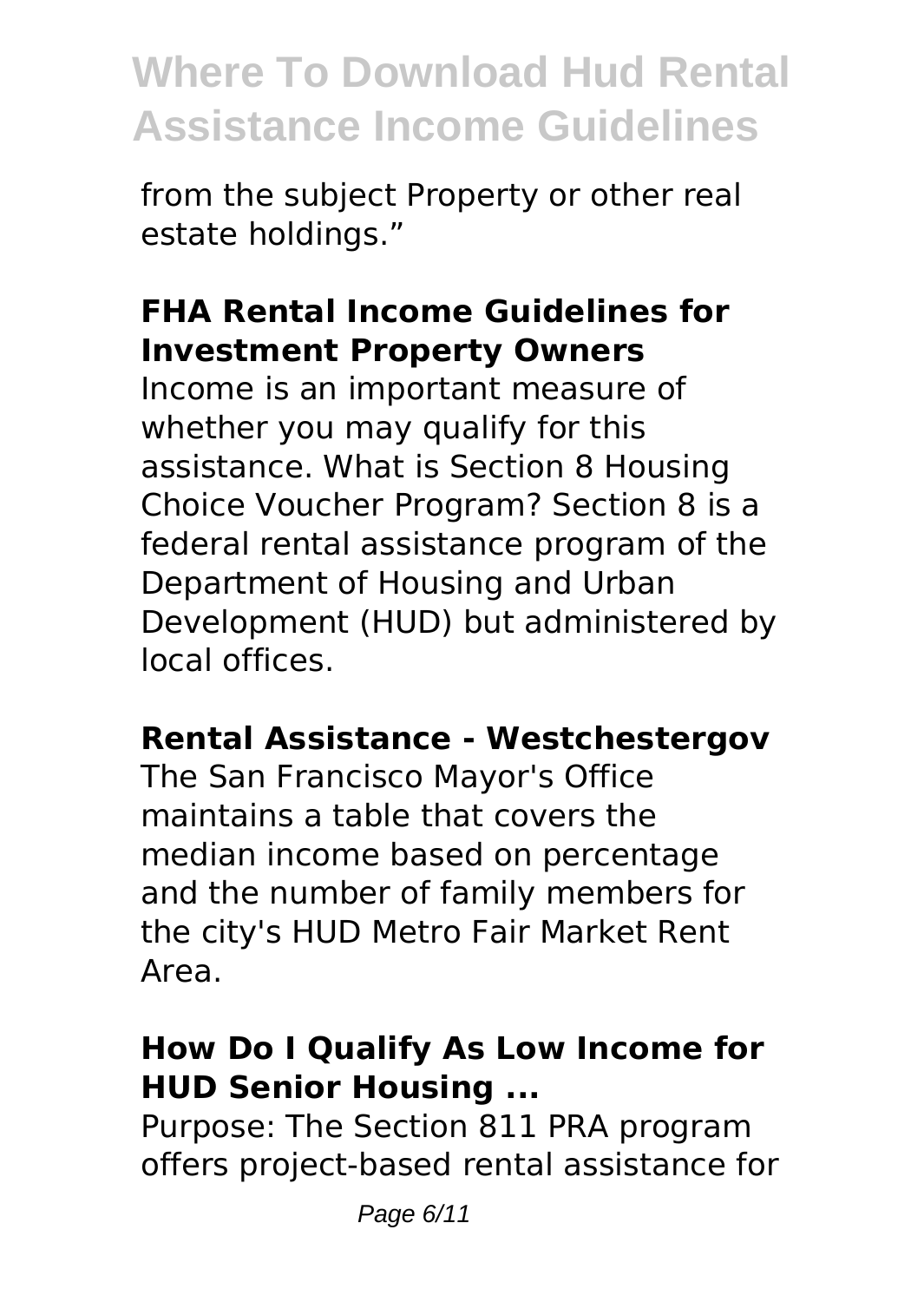extremely low-income persons with disabilities who are between the ages of 18 and 62. PRA subsidies are provided to project owners on behalf of families that are eligible at the time of their admission by the project owners to the program.

#### **Section 811 ProjectBased Rental Assistance Program CT811**

The amount paid on behalf of eligible households depends on a household's income and available resources and is subject to certain limitations. Per the U.S. Department of Housing and Urban Development's (HUD) Rent Reasonableness Guidelines, ERAP may provide up to five times the rental amount based on the area zip code and bedroom size of the ...

### **Emergency Rental Assistance Program | dhs**

Offers programs including eviction prevention and rental assistance. Among other housing programs and services,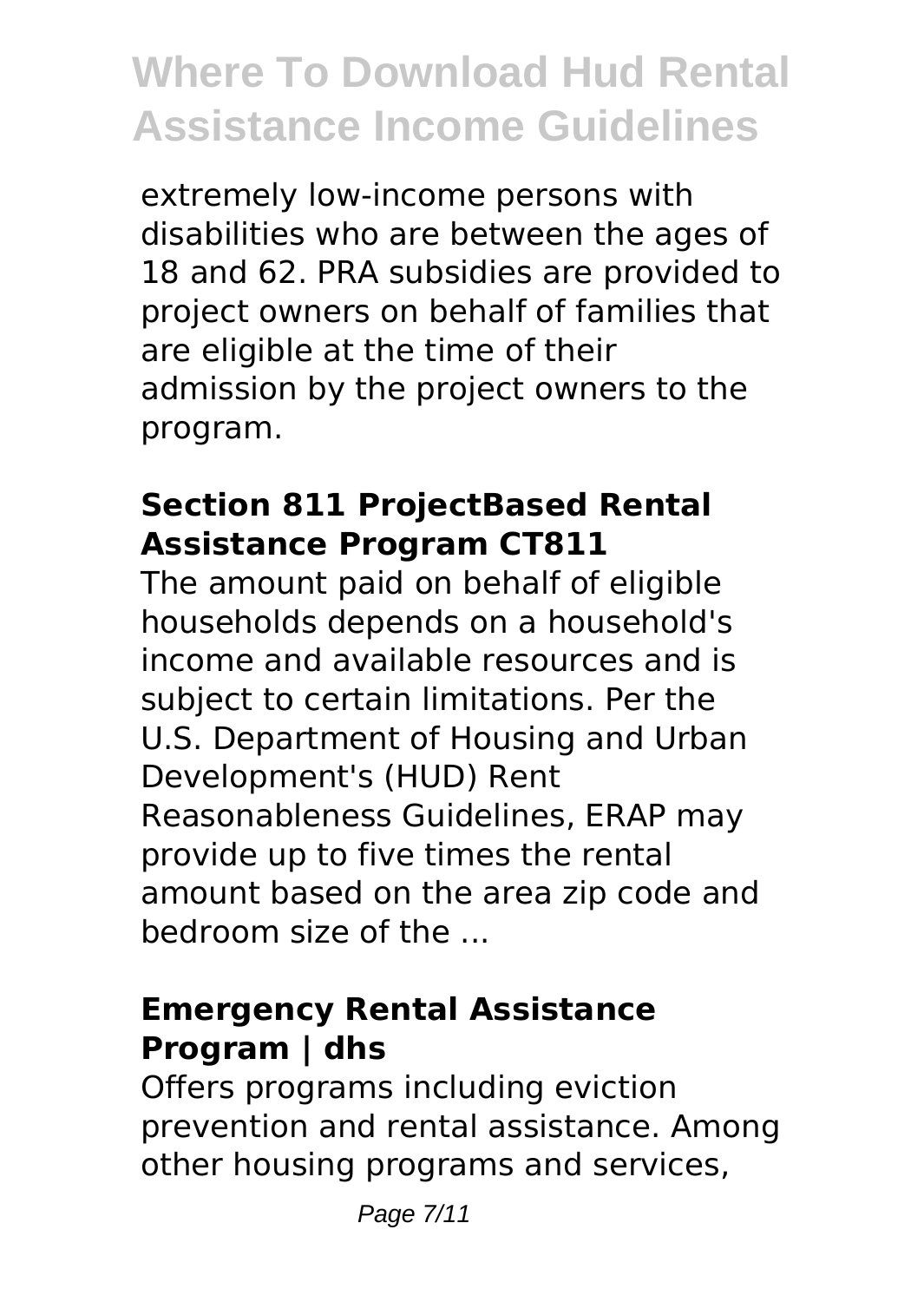the agency provides limited financial assistance and cash grants for lowincome (50% or less of HUD income guidelines) and working poor individuals and families.

#### **Rental Assistance - Washington Multi-Family Housing ...**

To avoid an eviction, the MCERA program will assist families with rental assistance limited to 12 months. Assistance includes help for families who qualify and meet income guidelines established by the U. S. Department of the Treasury with rental and utility assistance to prevent and avoid evictions and homelessness.

#### **Emergency Rental Assistance - COVID-19 Waco Community Update**

3 Specifically, 80% of area median income is the same as "low income." For the purpose of prioritizing rental assistance as described in FAQ 22 below, pursuant to section  $501(c)(4)(A)$ of Subdivision N of the Act, 50 percent of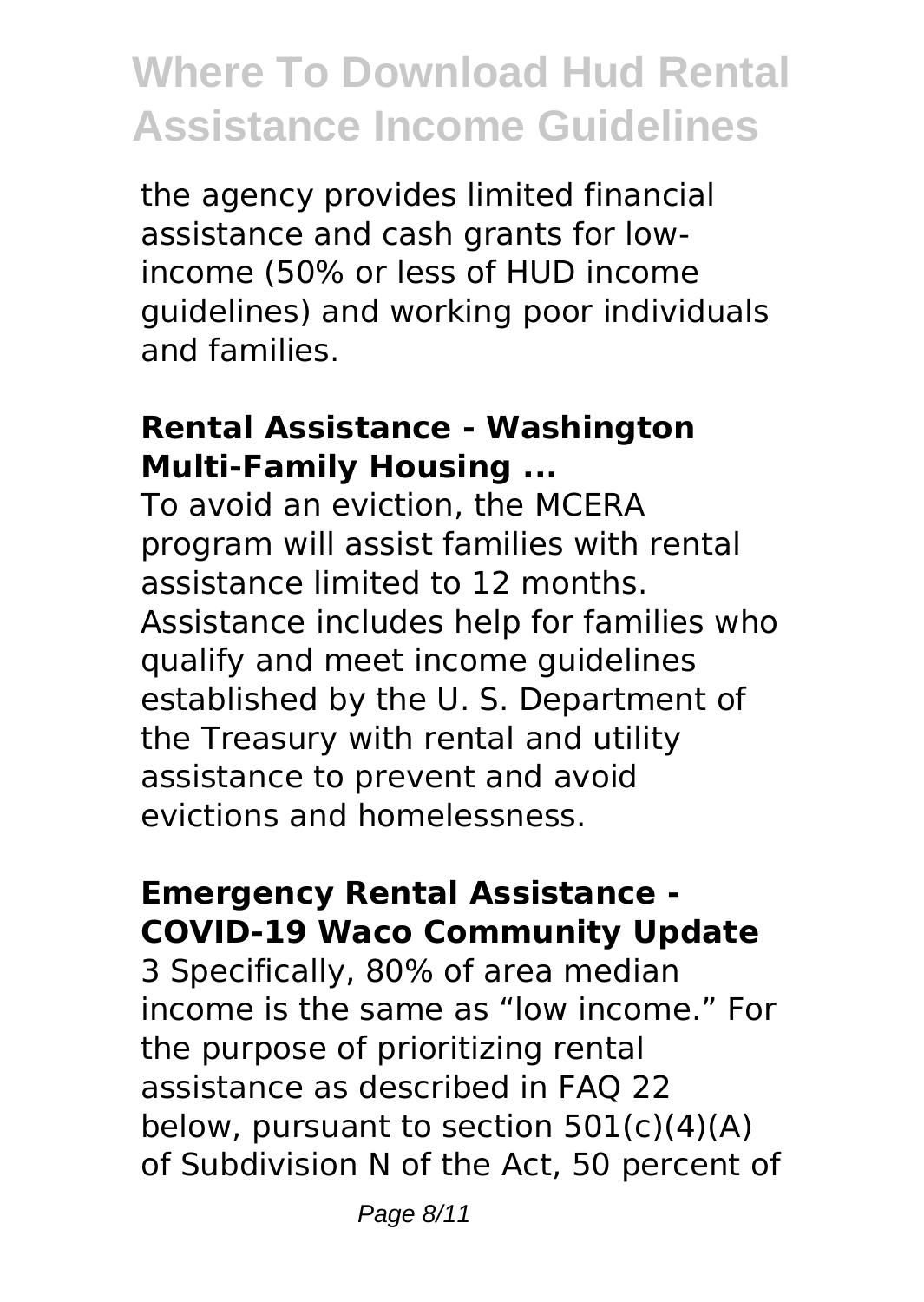the area median income for the household is the same as the "very lowincome limit" for the area in question.

### **U.S. Department of the Treasury Emergency Rental ...**

HUD eliminated the "hold harmless" policy to ensure better alignment between an area's most recent income experience and the income thresholds for housing assistance. Furthermore, in an effort to minimize disruptions in the operation of the Section 8 Housing Choice Voucher (HCV) program, HUD instituted maximum thresholds for the amount ...

## **2021 Income Limits released by HUD | View them now**

If you are low income, and need rental assistance, there are two Section 8 programs that can help. Both programs are run through HUD, the government's Housing and Development unit. Section 8 is how these rental assistance programs are commonly referred to, but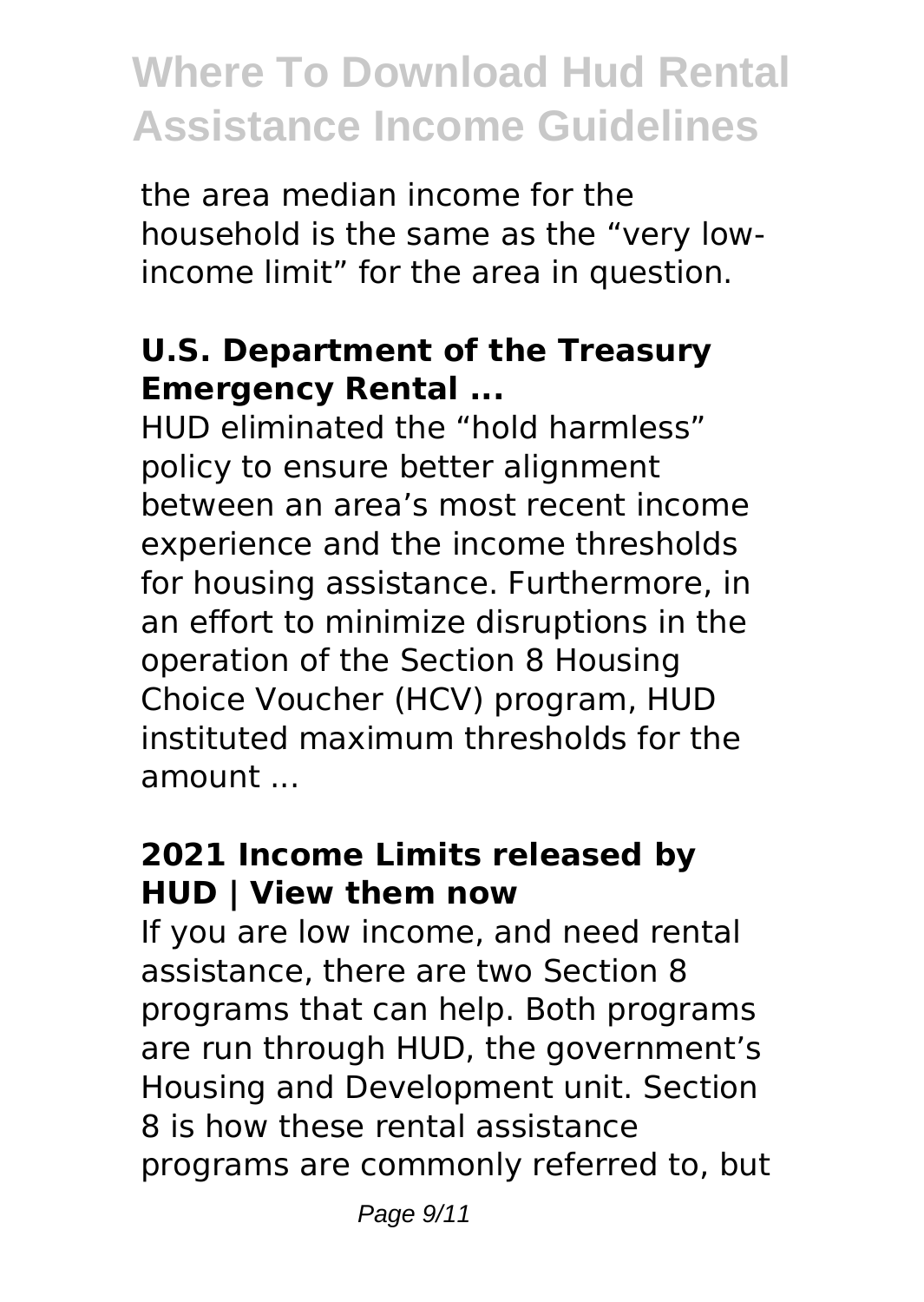they are actually called the Housing Choice Voucher Program , or HCV, and Project ...

### **Section 8 Rental Assistance Program - Affordable Housing ...**

All units receiving tax credit assistance must have 20% or more households earning no more than 50% of area median income or 40% or more households earning no more than 60% of the area median income. In addition, ten percent of the total units must be reserved for persons or families earning less than 30% of area median income.

#### **Low Income Housing Tax Credit (LIHTC) - Mass.gov**

The U.S. Department of Housing and Urban Development offers assistance to qualified individuals who need help paying rent. To qualify for HUD housing assistance, annual household income must be below 50 percent of the median income for that area. Under most HUD programs, seniors pay 30 percent of